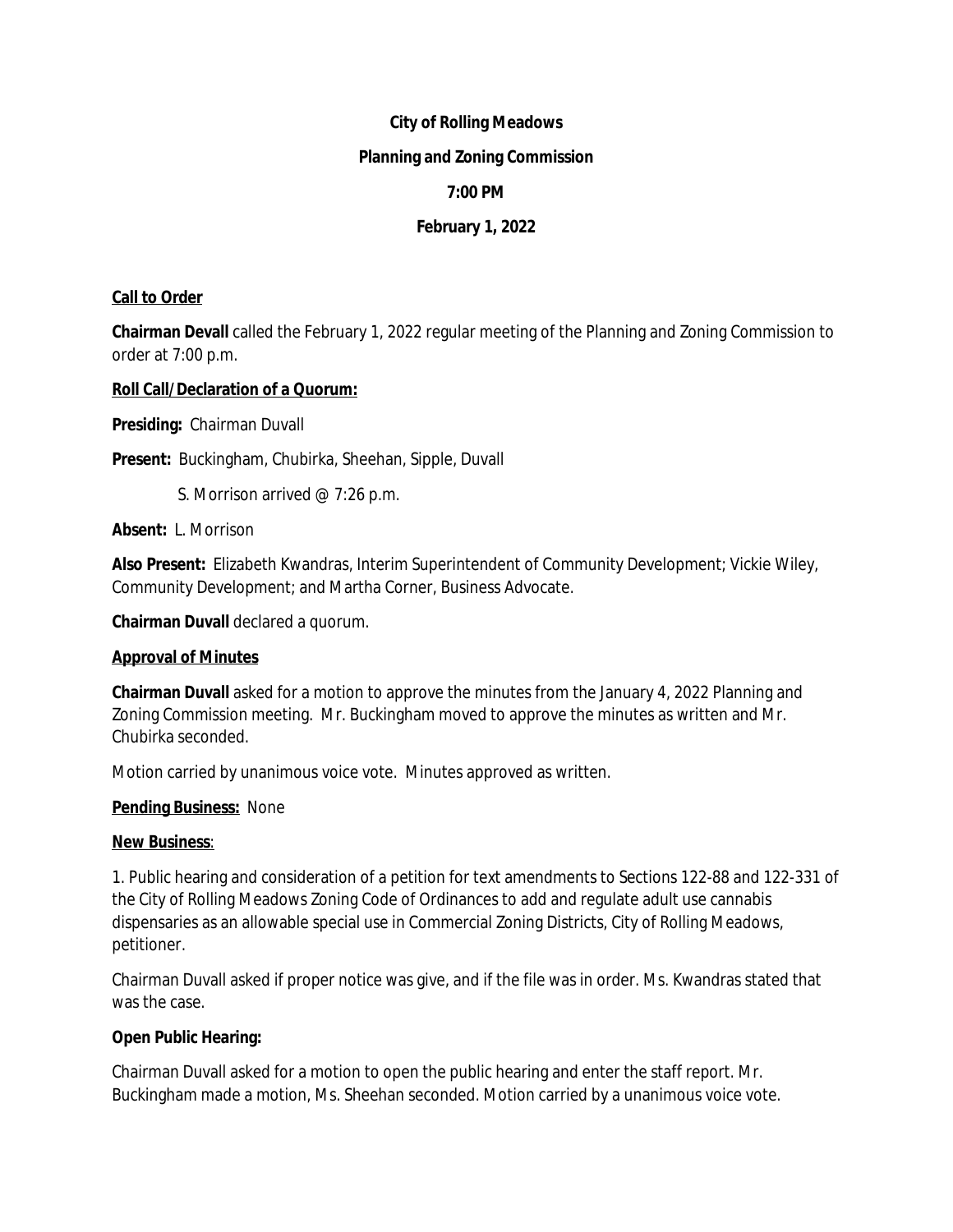## **Petitioner's Presentation:** Elizabeth Kwandras representing the City of Rolling Meadows

Ms. Kwandras - Good evening, Ms. Charlton is off today, so I will be acting as primary staff liaison. Tonight we are talking about adult use cannabis dispensaries. The State authorized medical cannabis in 2013. The City of Rolling Meadows followed suit and Natures Care on Rohlwing Rd was opened in 2014 as our first medical cannabis dispensary and continues to operate today. In 2019 the State opened that up to adult use cannabis as well for recreational use. The special use that authorized Natures Care was amended and they are also operating as an adult use cannabis dispensary.

Anytime we bring a cannabis related text amendment or special use to you, it's because a specific business has asked for it. With these types of businesses it's better for us and the community if we can regulate them as they come in so we understand what the businesses' needs are and how they will impact the surrounding community.

Over the past several months, staff has been fielding various requests wanting to put in adult use cannabis dispensaries in the commercial district ("C") zoned properties along Golf Rd east of New Wilke Road (Wal-Mart/Sam's Club) area. Currently in our existing zoning code any adult or medical use cannabis are only allowed in the manufacturing ("M") districts as special uses. Generally speaking, when we bring these types of uses forward, we request that they become special uses. Special uses are things that we can consider as allowable in use, but may have some unique impacts that the Commission, City Council and Staff all need to look at to make sure some of those potential negative impacts are mitigated to the best of our ability, while still allowing the businesses to grow and be successful.

Currently the City's code has a lot of restrictions in it for any type of cannabis uses. The reason for that is when the text amendments were first brought forward to be considered as allowable uses, we were basing our regulations on information that was coming forward from the Illinois Municipal League. The current City code does not allow dispensary uses within 1,000 feet of sensitive uses including schools, daycares, residential uses or even vacant residential property. The State no longer requires that separation, the only remaining separation that we are aware of is a 1,500 foot separation between separate cannabis users. The City is not proposing that condition be included in our code because the State also does make exceptions for that rule, although I cannot speak to what those are or when they happen, those are guidelines by the State.

Most of the City's commercially zoned areas are pretty small. We are largely a residential community and a lot of the commercial areas in the City are close to residential. The zoning area in question this evening is a little bit unique in that it is a larger commercial district. There are some residential uses that are nearby, specifically across New Wilke from the car wash there is a condominium development. On Algonquin Road there is also single family residential in Arlington Heights.

Another requirement the City has for any kind of cannabis users is it be in a single use property, no multi-tenant and no shared parking. The reason for that is because in a lot of the manufacturing areas, the buildings are smaller and parking is more restricted. The commercial areas that we are looking at here have large parking areas, so the parking consideration is a lot less of a concern. Prospective dispensaries are providing the City with examples of dispensaries in neighboring communities such as Schaumburg or Naperville that are also being allowed in multi-tenant commercial buildings. For example, Sunnyside down Golf Rd by Woodfield Mall is in a multi-tenant building. In this case we are supportive of the text amendment modifications. We did bring this question to the Committee of the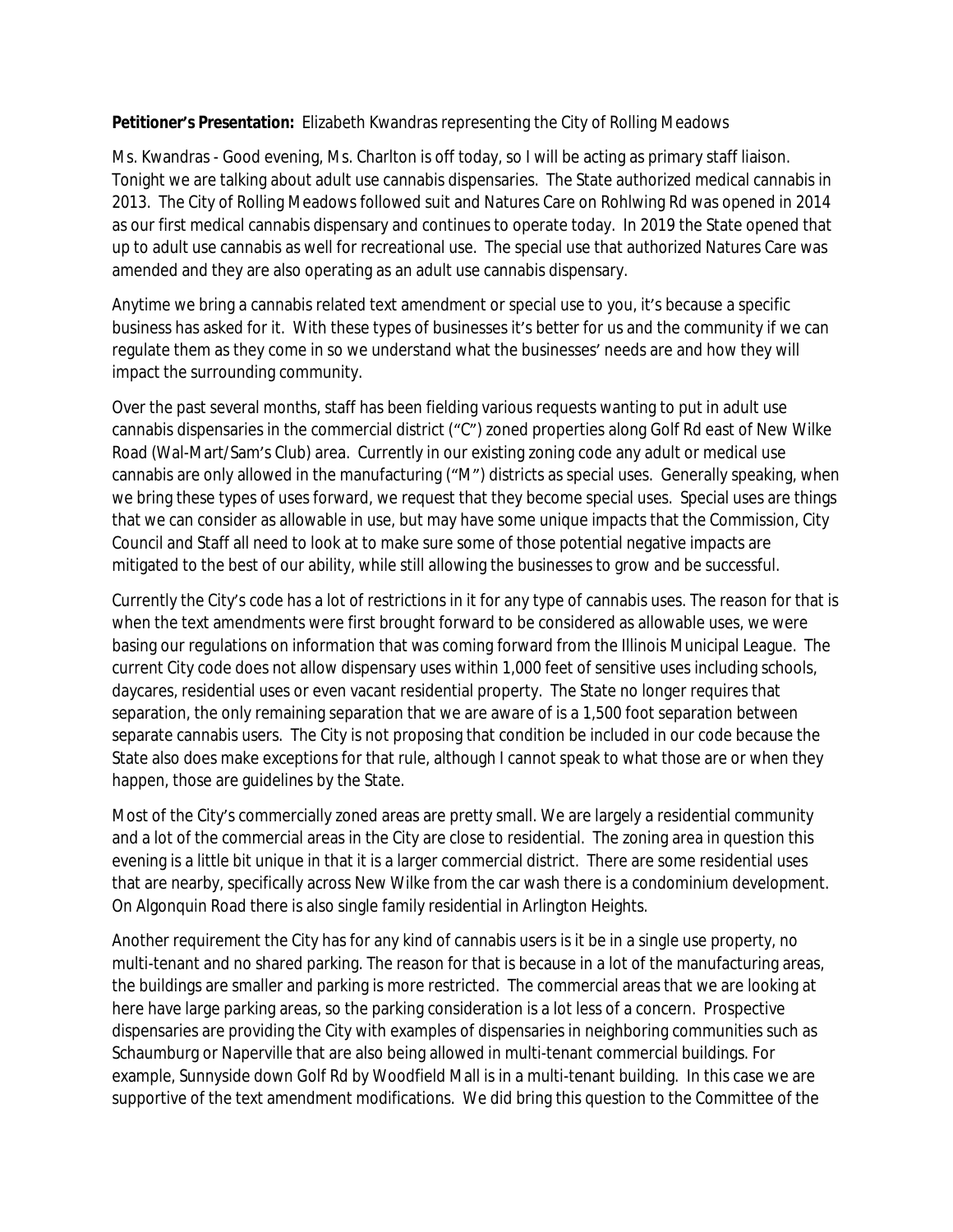Whole in January and they gave general consensus on consideration of approval for adult use cannabis dispensaries in commercial districts. Specifically this evening we are requesting that they be limited to the commercial district east of New Wilke Rd. In addition to the general text amendment regulations that we would be adding to the code, one of the things we have found during our updating of the zoning code is that adult cannabis uses were completely left off of the use table that's listed in article 5. If this text amendment is approved one of the things we will be asking for is that all of the adult use cannabis uses be listed under the use table as special use in the M-1, M-2 districts and also for adult use dispensaries as special uses in the commercial district. All of the standards that are required to be met for text amendments and findings of facts are discussed in the staff reports and I'm happy to answer any questions.

## **Questions and Comments from the Board:**

Mr. Chubirka – The distance between different dispensaries has been discussed by City Council or COW?

Ms. Kwandras – The adult use cannabis businesses are highly regulated by the State and the City can be more restrictive than the State, but that would be discouraging to potential businesses that want to locate to Rolling Meadows. If we were to put a 1500 ft. separation between cannabis users in our commercial districts we would have one, maybe two spaces available in the commercial corridor in that area. A possibility if the Commission wants to explore that, but given that the State does waive that requirement, it's not something that was considered to be particularly necessary.

Mr. Chubirka – Just to be clear, the dispensary goes to the State first to get a license and then has to apply for special use permit here?

Ms. Kwandras – I believe so. We are working with a craft grower that wants to locate to the manufacturing district in the City of Rolling Meadows that you will probably see in March. They already have their license to locate where they want, so now they just have to come to us for special use. I believe that is the process they need to follow.

Mr. Chubirka – State still has 1500 ft. requirement, but they have waived it in the past?

Ms. Kwandras – Yes

Mr. Buckingham – What if they don't waive it in the future? Then that's binding on us. If someone comes and there is two businesses within that 1500 ft. limit?

Ms. Kwandras – It is and it isn't binding on us. We would still process the special use request as per normal function. It is not up to us to tell the State where they can issue a license. They would not be allowed to operate as a dispensary or a craft grower without a license from the State.

Mr. Buckingham – To get the license from the State, they still have to be in the 1500 ft. requirement?

Ms. Kwandras –Yes, unless the State chose to waive it. If they don't waive it, they will not be allowed to operate.

Mr. Chubirka – Would we have a justification to deny special use?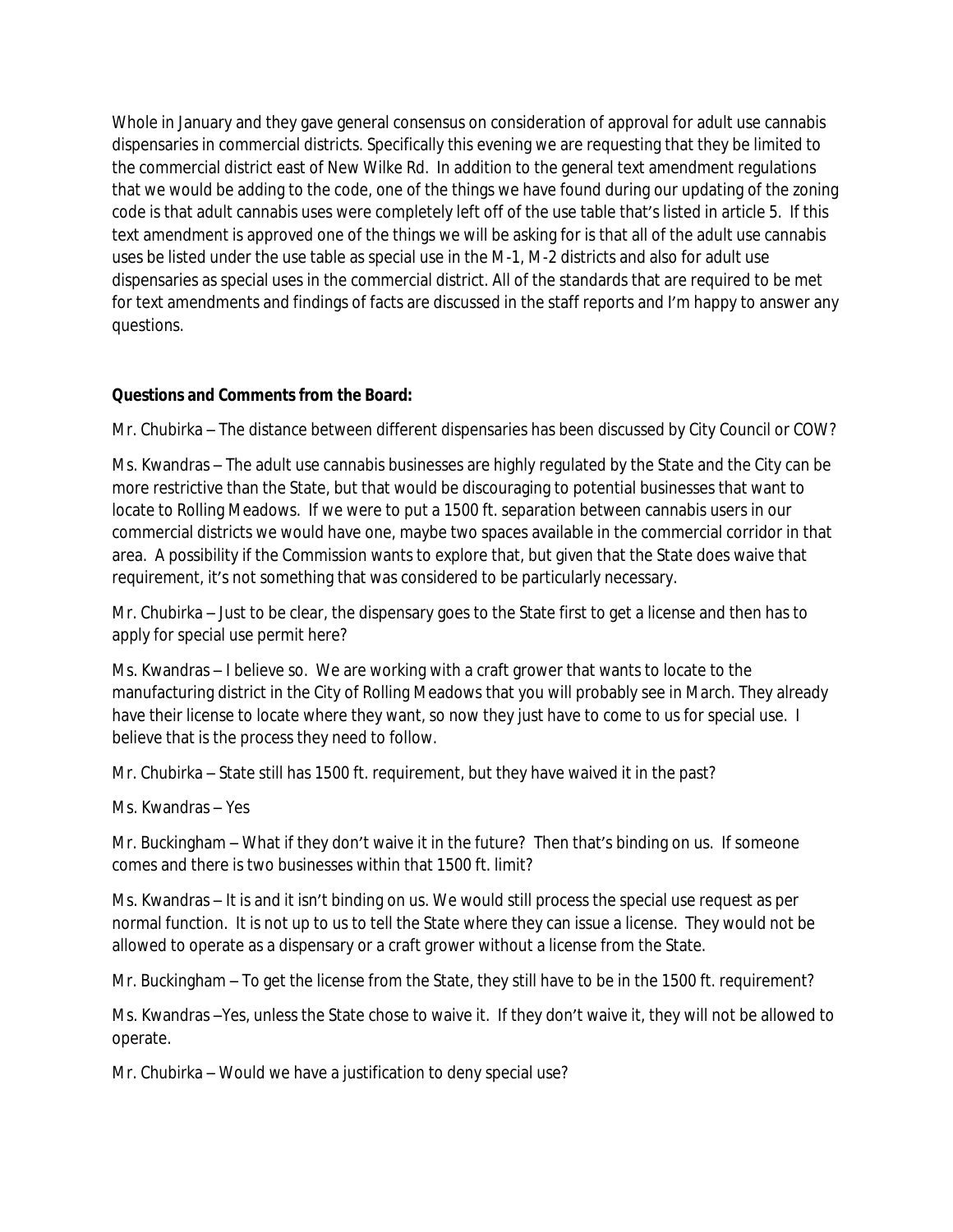Ms. Kwandras –Most likely they wouldn't even bring it forward if they couldn't get a license from the State.

Mr. Chubirka – If the State waives it and two businesses come in for special use that build right next door to one another, would we have grounds to deny it? Based on the State's precedence, although the State disagreed and waived it, would that be legally acceptable to say no?

Ms. Kwandras – You could, but if it's not listed as grounds in the ordinance there are other impacts you could consider, especially if they were right next door to each other. If two were to come in right next to each we would take a look at the impacts and say this is probably not going to be the best place for you and to take a look at some other locations that might be better. As a Commission you can absolutely vote to deny approval.

Mr. Chubirka – Wouldn't that be a little more difficult because we would not be able to cite them on anything specific?

Ms. Kwandras – We would have to look at potential impacts. We as staff would go through all the standards of special use and list out for you whether that standard is met. If any of the standards are not met you could base your decision to deny special use on that.

Mr. Buckingham – How many inquiries are we getting from perspective dispensaries in that triangle?

Ms. Kwandras – A few over the past few months. A lot have been discouraged by the fact that there is not an existing path for approval already, which is why we are here this evening.

Mr. Sipple- All of our cannabis related businesses are considered special use?

Ms. Kwandras- Absolutely.

Mr. Buckingham - So they have to propose to us anyway.

Ms. Kwandras – Yes, the text amendment that's before you this evening would request to make adult use cannabis dispensaries in commercial districts special uses, particularly because staff is sensitive to the potential impacts to neighboring areas. Any request for a special use dispensary in a commercial area, right now we are limiting them to East of New Wilke Rd, but anything that would come in would come before you.

Mr. Sipple – How many licenses are available per municipality? Is it similar to a liquor license? They do not have to say that they are coming into Rolling Meadows when they apply for their license from the State?

Ms. Kwandras – I don't believe so, but there are guidelines from the State as to where they can locate. Aside from that, the municipalities can limit the number of licenses that are available. Right now we have one license available and that is to Nature's Care. The method we were considering pursuing when Nature's Care came in and asked for Adult Use Cannabis Dispensary as part of our special use is similar to a liquor license where we have a number of licenses available exactly equal to the number of establishments that we have in the City of Rolling Meadows. Anyone new coming in would have to get that number of licenses amended by the City Council.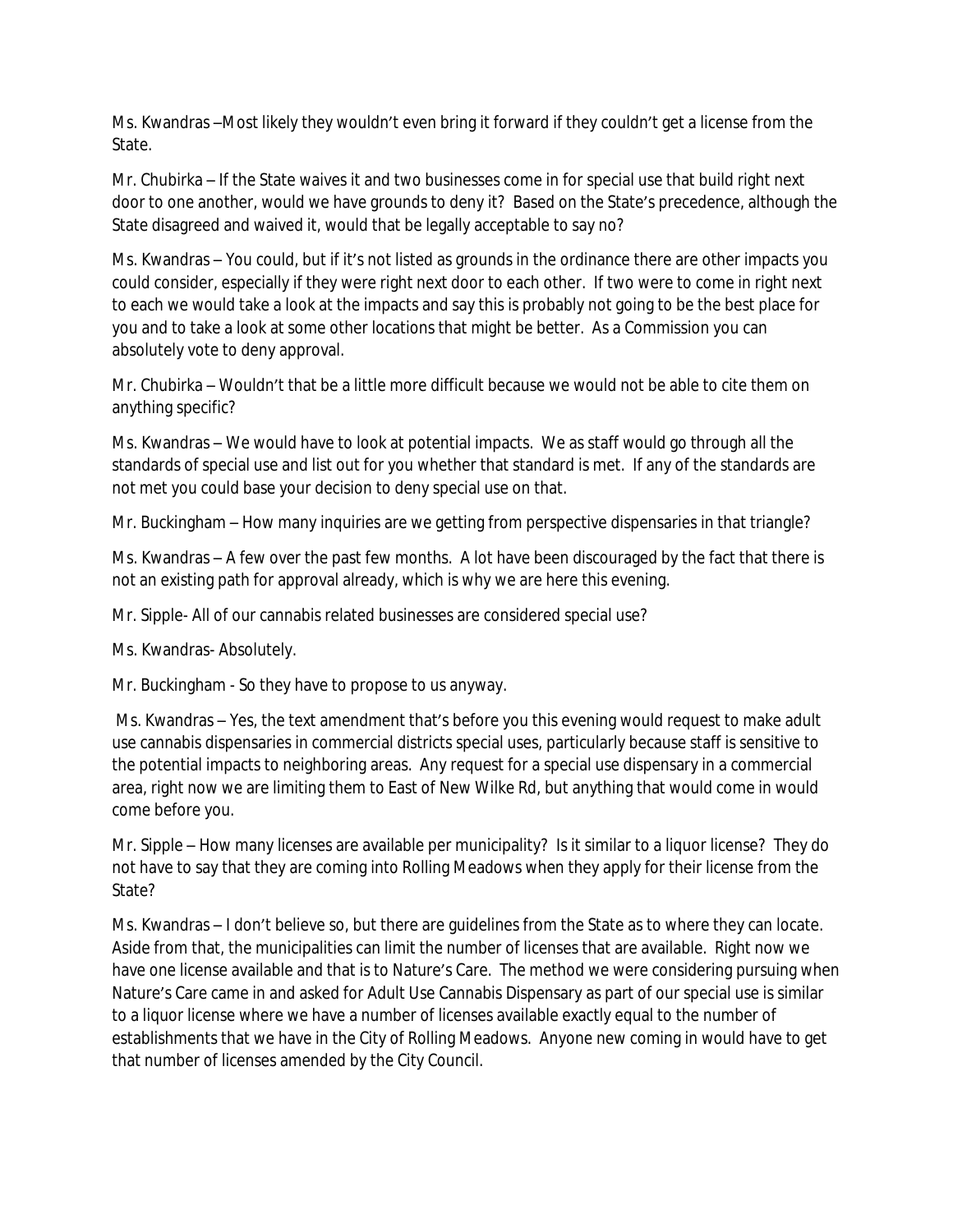Mr. Sipple – Regarding the residences in that area, do they have any say in if we allow this to go into that area?

Ms. Kwandras – They absolutely have a say in it. The requirement for notice is all property owners within 250 ft. They will be notified and they can come in here and speak to whether they are for or against it the issue.

Sipple – Yes, we want to be fair to everybody.

Ms. Kwandras – Yes. Arlington Heights doesn't have a say in our codes and how we adopt or enforce them, but the residents absolutely have a say in the proceeding when they're within that notice range.

Mr. Duvall – Just to clarify, the homes in Arlington Heights on the north side of Algonquin Rd, do they fall under any type of requirements since the State waived the 1000 ft? According to the Staff Report the State's only requirement for distancing is the dispensaries have to be 1500 ft. apart. If there is a viable property in this commercial triangle facing Algonquin Rd, do those homeowners have a recourse other than coming to a public hearing?

Ms. Kwandras – No, their recourse is to come to the public hearing and to give their testimony and have their voices heard, as is the case with any special use that comes forward.

Mr. Duvall - Within the frame work, is there a technicality that an Arlington Heights homeowner could stop it under the distancing requirement?

Ms. Kwandras – No, we are not proposing to have a distancing requirement within the commercial districts.

Mr. Duvall - If we take these steps and there is a home 1000 ft. away in Arlington Heights, does that give them the legality to stop it?

Ms. Kwandras – No.

Ms. Sheehan – My question is regarding the existing special use for the M-1 & M-2 Districts. Tonight we are being asked to allow a special use in a Commercial District. We are allowing shared parking and to be in a multi-tenant where we don't allow that in M-1 or M-2. How does staff feel that relates to the existing M-1 special use and could you now have, if we are allowing this for the commercial districts, can they say they want to be in M-1 in a multi-tenant, you've allowed it over here, so you have to allow it. I understand that there are certain parameters that they have to demonstrate to us that they are adhering to as far as parking, amenities and things like that.

Ms. Kwandras – As the code is being presented for approval this evening, the multi-tenant exception is only being proposed for the commercial districts. The requirements for a dispensary or craft grower in a manufacturing district would still be in a single tenant building. There is always a recourse that they could ask for a text amendment and come before you and make that request. I can't think of many manufacturing properties that we would feel comfortable supporting them moving forward in a multitenant facility. They always have the right to come before you and ask the question.

Mr. Sipple - All cannabis use is special use?

Ms. Kwandras – Yes.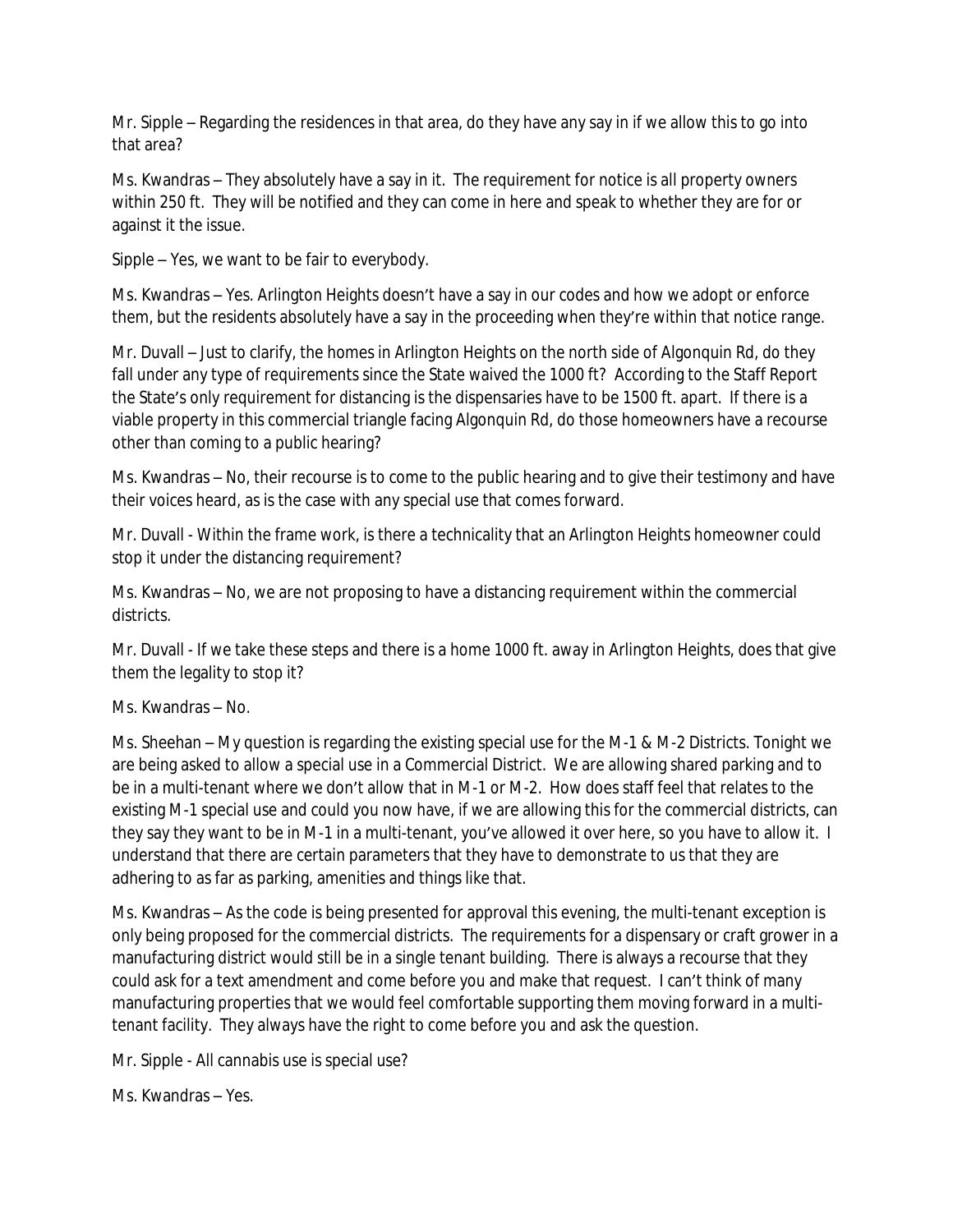Mr. Duvall – To expand on what Kelly was saying, in the proposed commercial triangle that was on the staff report map, it would be okay for a cannabis dispensary to locate in one of those multi-use buildings?

Ms. Kwandras – Yes.

Mr. Duvall – But if they are not within that area, then they have to go to single use?

Ms. Kwandras - Then they have to be in manufacturing in a single use building.

Mr. Duvall - Okay so manufacturing applies to single use. Multi-tenant would be in the commercial triangle.

Ms. Kwandras - Only East of New Wilke Rd. The text amendment we are bringing forward to you this evening is only for the commercial corridor of Golf and Algonquin east of New Wilke.

Mr. Duvall - You're creating an area where something is allowed.

Ms. Kwandras - Yes, akin to an overlay district.

Mr. Duvall – Multi-use buildings can be 5 units long and you can easily access the next space. The special use is more than valid for cannabis because then they have to provide us with a security plan.

Ms. Kwandras - The locations that have been requested so far, are single use buildings, even in the commercial district.

Mr. Duvall - If you look at surrounding areas, they have repurposed buildings, such as Aldi Grocery is now a dispensary. The aspect of maintaining special use for this allows us to control the security presentation aspect of it. The possibility of breaking into a marijuana dispensary is a security concern.

Mr. Sipple - When these come in as special uses, is there things we can add to it? For example - Could we ask for materials such as fire treated plywood instead of drywall?

Ms. Kwandras - The Commission has the ability to ask for information on security and make sure security principles are upheld. As for specific materials, that's outside the purview of this Commission. Once they leave here and come into the building permit process that would be up to Community Development doing the reviews and permits.

Mr. Sipple - My primary concern with a multi-tenant

Mr. Duvall – My question is, is this going to influence law enforcement or not? Nature's Care seems to have their security in order. Maintain as a special use and make sure this particular business is not going to be a burden to law enforcement.

Ms. Kwandras - One of the things that I can assure you and that is as staff we will be informing all potential petitioners, which we already do, that the Commission is very concerned with security and safety. If they want a favorable recommendation from the Commission and they want to be a good community partner and work with the City to the best of their ability, security is a primary concern.

Mr. Buckingham – As I understand it there is no cap or limit on the number of dispensaries allowed in the City under the ordinance?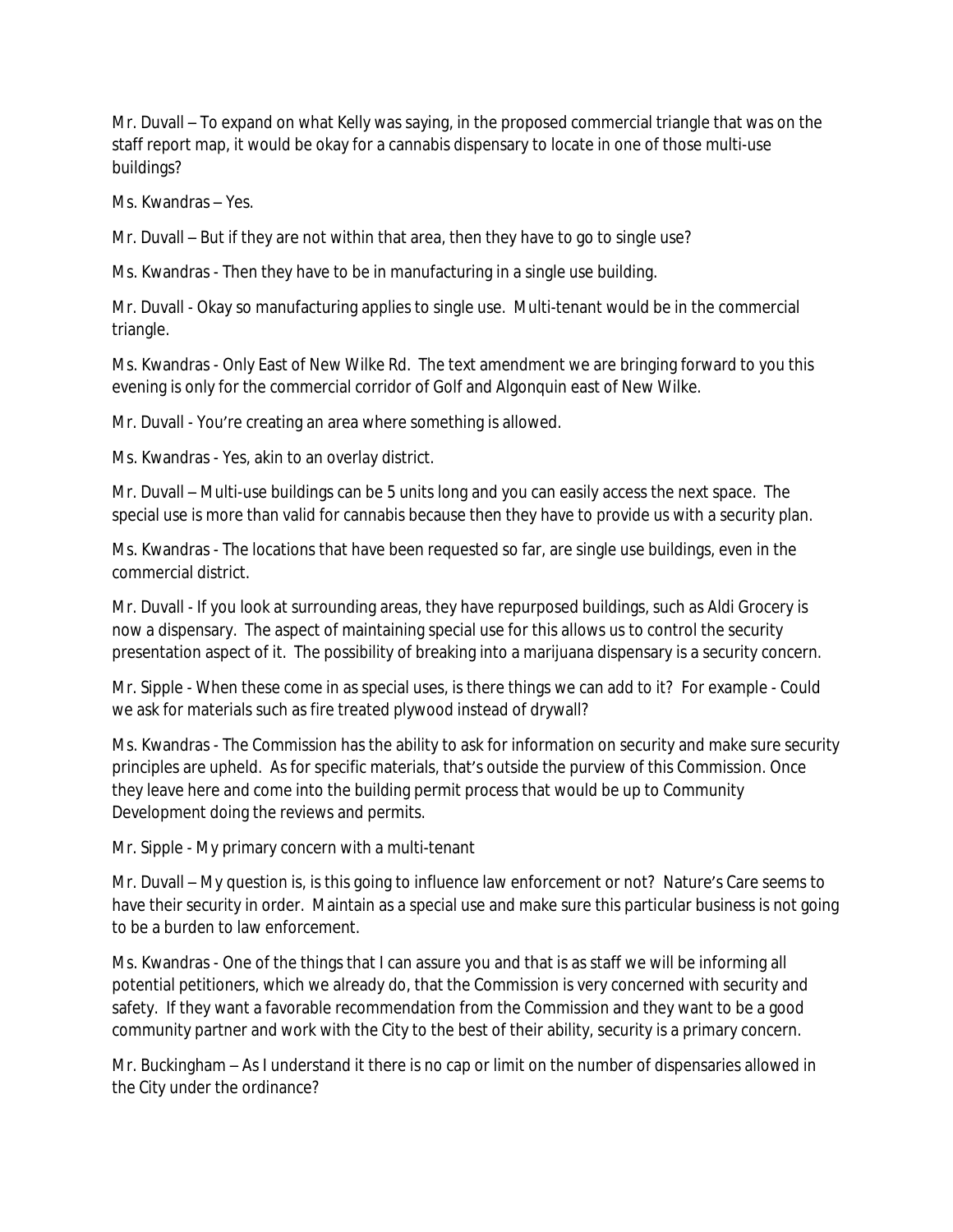Ms. Kwandras - There is. We handle it the same way we handle liquor licenses. The number of cannabis licenses that are available exactly equals the number of establishments in operation. When a new business wants to come forward, they come before you, they get the special use, and they also have to go through the process of amending the code. The same way we do with a liquor license. It's a process to make sure we are not just handing out licenses.

Mr. Buckingham - The limit language is not in this part of the ordinance?

Ms. Kwandras – No, I do not believe it's located in the zoning code, I believe it is located elsewhere in the code.

Mr. Buckingham - When we approved the ordinance for the video gaming cafes, I thought there was language that there shall be no more than a certain amount.

Ms. Kwandras - For the video gaming the reason that you saw that is because we brought everything to you, just so you were aware of other regulations that were going to be in effect. Those regulations on the number of licenses were not in the zoning code, they were in the liquor code I believe.

Mr. Buckingham - This limit is already there?

Ms. Kwandras - It is existing and elsewhere in the code.

Mr. Duvall - How about transporting?

Ms. Kwandras - Not currently permitted at all even as a special use. Again, when these kinds of uses come forward, we will bring forward a text amendment. When we have a business that wants to operate in the City of Rolling Meadows, we can understand better what they are looking for, how they operate, what they need and what the impacts on the community are. We are not against it, we just don't know how to regulate it.

Ms. Sheehan - Why not open it up to other commercial districts and other retail, like by Jewel on Kirchoff?

Ms. Kwandras - The reason we are limiting it right now is for a couple of reasons. The only requests we have gotten so far is for this area and secondly we want to see how it functions in our bigger commercial districts, so that are ready with a better understanding on what the impacts are in the surrounding community if someone comes in for one of our smaller commercial areas. We are not opposed to it, but it's easier to initially limit then it is to have it fully expansive and try and limit it after the fact. The idea behind these text amendments is when we have a request, we write it to meet the needs of the businesses as well as the needs of the community and we limit it to start with, until we understand better and then as the requests continue to come in we have better understanding and can expand from there in a smart way.

Mr. Chubirka - Is there any way to increase the notice requirement to include these entities within 1000 ft. that are actually going to be affected by us doing this?

Ms. Kwandras - Not specifically, however there are a couple of things in regards to that. First, we require a sign be put on the property for special use. Secondly, if there is concern from the citizens of Arlington Heights, word tends to get out.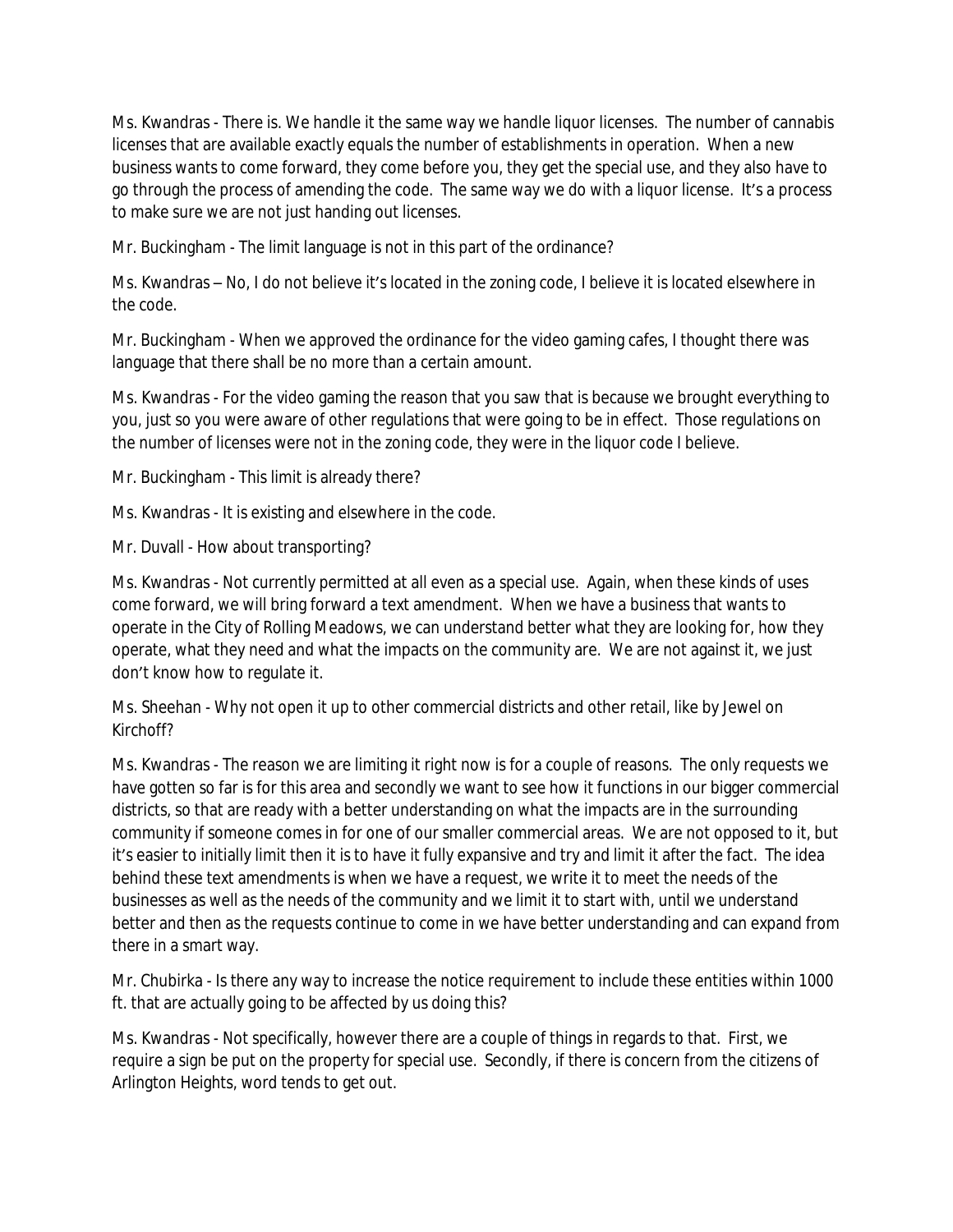Mr. Chiburka – My concern is for the citizens of Rolling Meadows. They aren't going to be driving by and see the sign of this area or be notified. Is there something we could add in there, so they don't feel they didn't get a say in this?

Ms. Kwandras - No, the notice requirements are set elsewhere in the code and that is not under the purview of tonight's text amendment. We follow the State's requirements and we do publish it in the Daily Herald. We post both the agendas on our website and in the City Hall within the required timeframe, so if there are any interested citizens they are aware of it. When these type of changes come forward, we do bring them to the City Council first, so we did bring them to the COW before we brought it to you this evening.

Mr. Sipple - We publish, post a sign and do a direct mailing of anyone within 250 ft. of the property line?

Ms. Kwandras – Yes.

# **Questions and Comments from the Public:**

None

# **Motion to Close Public Hearing:**

Motion to close public hearing by Mr. Chubirka was seconded by Ms. S Morrison and approved by a unanimous 6-0 voice vote of the members present.

# **Recommendation to approve**

The following motion by Buckingham, was seconded by Sipple, and approved by a unanimous 6-0 roll call vote of the members present:

Based on the submitted petition and testimony presented, I make a motion that the Rolling Meadows Planning and Zoning Commission adopt the finding for text amendments listed in the staff report prepared for the February 1, 2022, Planning and Zoning Commission meeting, and recommend to City Council approval of the text amendments provided in Exhibit 1 of that staff report.

That motion is carried and a recommendation to approve the text amendment will be sent the Rolling Meadows City Council for first reading on February 22, 2022.

## **Reports: Update of on-going projects and cases**

Next month is the cleaned up text amendments in March and likely a Craft Grow Cannabis user on Carnegie for their Special Use approval. An indoor soccer field may be coming forward for a Special Use approval, they are going to be locating on Edison. Staff is continuing to work with potential redevelopers of 3447 Algonquin, the former Holidome.

Please welcome Dan Streit if you come by Community Development, he is our new building official who started yesterday.

Mr. Sipple – I will not be in attendance in April and May is also a concern. Just a heads up to make sure we have quorum.